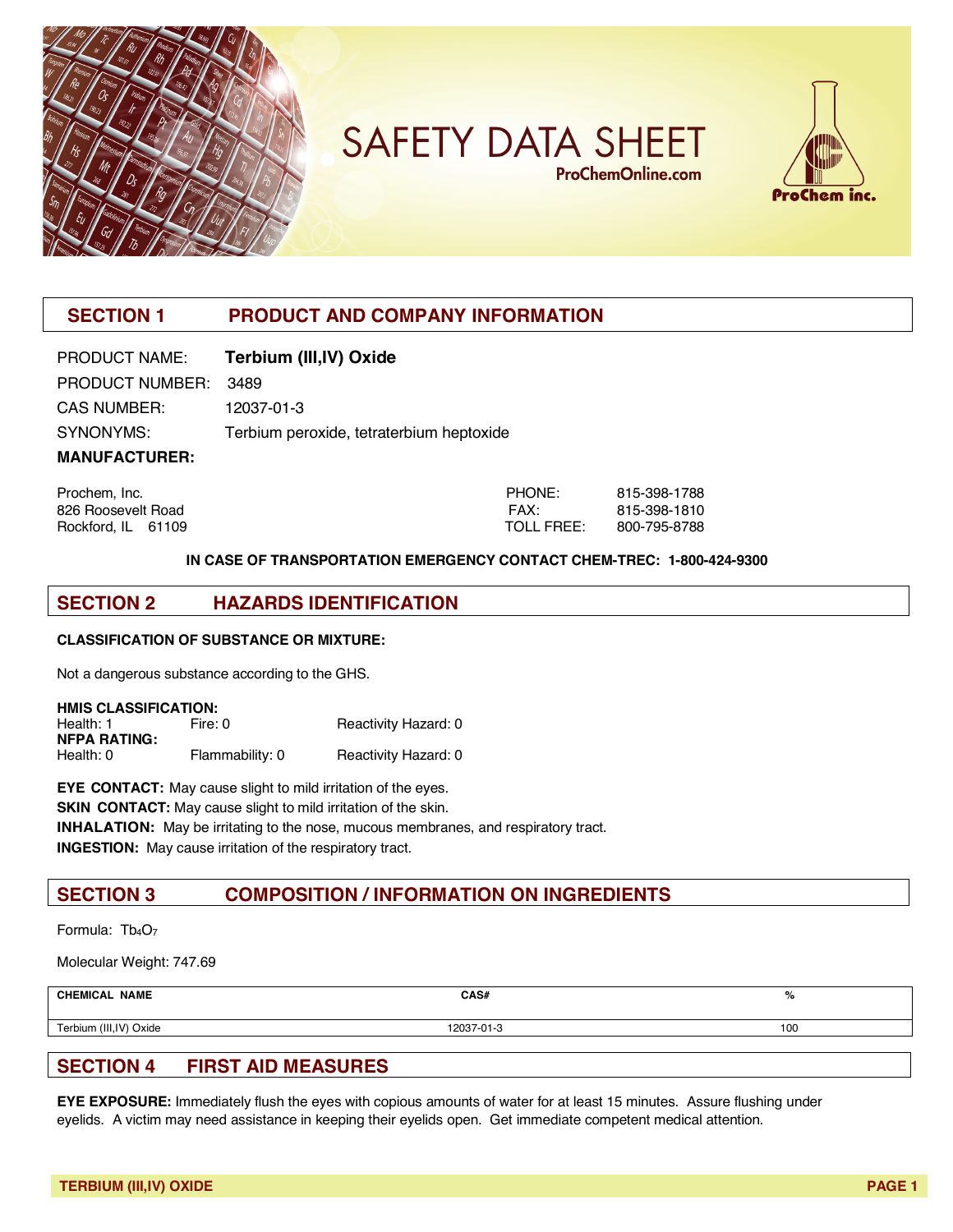## **SECTION 4 FIRST AID MEASURES (Cont.)**

**SKIN EXPOSURE**: Wash affected area with water. Remove contaminated clothes if necessary. Seek medical assistance if irritation persists.

**INHALATION:** Remove to fresh air and keep at rest. If breathing is difficult, give oxygen. If not breathing, give artificial respiration. Get medical attention if necessary.

**INGESTION:** Do NOT induce vomiting. Never give anything by mouth to an unconscious person. If conscious, wash out mouth with water. Get medical attention if necessary.

#### **SECTION 5 FIREFIGHTING MEASURES**

**FLASH POINT:** Product is not flammable **AUTO IGNITION TEMPERATURE:** Not available **EXPLOSION LIMITS:** Not available **EXTINGUISHING MEDIUM:** Use appropriate media for adjacent fire. Cool containers with water. **SPECIAL FIRE FIGHTING PROCEDURES**: Wear self-contained, approved breathing apparatus and full protective clothing, including eye protection and boots. **HAZARDOUS COMBUSTION AND DECOMPOSITION PRODUCTS**: Terbium oxides

#### **SECTION 6 ACCIDENTAL RELEASE MEASURES**

**PERSONAL PRECAUTIONS:** Wear all appropriate equipment when using this material. Ensure adequate ventilation. Avoid the formation of dust. Avoid breathing vapors, mist, gas, or dust.

**ENVIRONMENTAL PRECAUTIONS:** Prevent spillage from entering drains or allowing to be released into the environment. **METHODS AND MATERIALS FOR CONTAINMENT AND CLEANING UP:** Pick up and arrange disposal without creating dust. Sweep up and keep in suitable, closed containers for disposal. Clean surfaces thoroughly with water to remove residual contamination. Dispose of all waste and cleanup materials in accordance with regulations.

### **SECTION 7 HANDLING AND STORAGE**

**PRECAUTIONS FOR SAFE HANDLING:** Wear appropriate personal protective equipment. Avoid contact with skin and eyes. Ensure adequate ventilation. Wash thoroughly after using. Keep container closed when not in use.

**CONDITIONS FOR SAFE STORAGE:** Store in cool, dry, and well-ventilated area. Store away from oxidizing agents. Hygroscopic.

### **SECTION 8 EXPOSURE CONTROLS AND PERSONAL PROTECTION**

**EXPOSURE CONTROLS:** Contains no substances with occupational exposure limit values.

**EYE PROTECTION**: Wear chemical safety glasses or goggles.

**SKIN PROTECTION:** Wear nitrile or rubber gloves, apron, or lab coat.

**VENTILATION:** Provide local exhaust, preferably mechanical.

**RESPIRATOR:** Use an approved respirator

**ADDITIONAL PROTECTION:** Provide eyewash stations, quick-drench showers and washing facilities accessible to areas of use and handling.

### **SECTION 9 PHYSICAL AND CHEMICAL PROPERTIES**

**COLOR AND FORM:** Brown to black powder **ODOR:** None **MOLECULAR WEIGHT:** 747.69 **BOILING POINT**: Not data available **MELTING POINT:** 2340° C (dec.) **SPECIFIC GRAVITY:** 7.3 gm/ml **SOLUBILITY:** Insoluble

### **SECTION 10 STABILITY AND REACTIVITY**

**STABILITY:** Stable **HAZARDOUS POLYMERIZATION:** Will not occur **CONDITIONS TO AVOID**: Avoid moisture